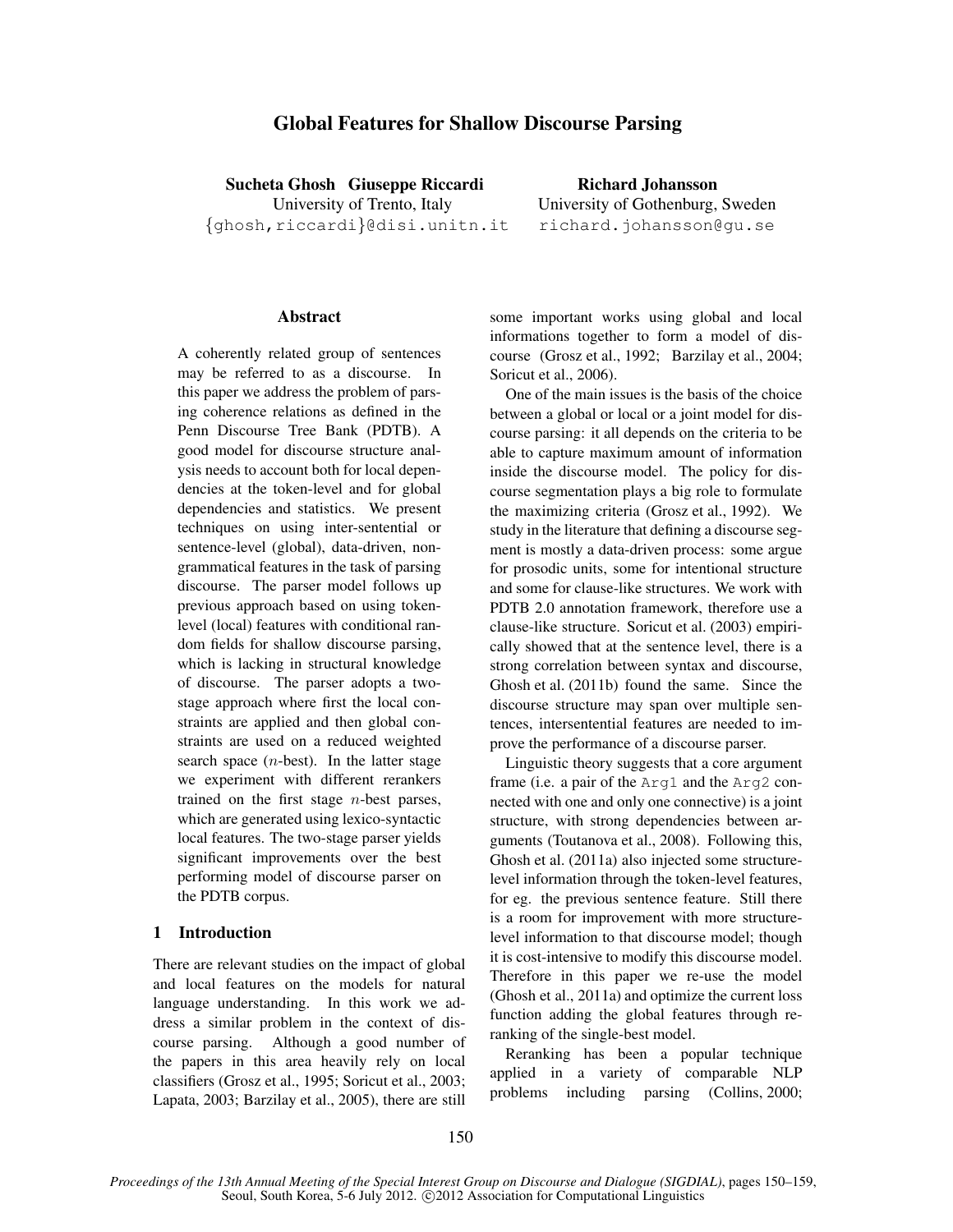Charniak and Johnson, 2005), semantic role labeling (Toutanova et al., 2008), NP Bracketing (Daume III et al., 2004), NER (Collins, 2002), opinion expression detection (Johansson and Moschitti, 2010), now we employ this technique in the area of discourse parsing.

In the next sections, we detail on the backgrounds and motivations of this work, before this we also add a short discussion on PDTB (Penn Discourse TreeBank), i.e. the data we used to train the system. Then we proceed to the reranking approaches and results sections after describing our global feature set. Finally we state and analyze the results.

# 2 The Penn Discourse Treebank 2.0

The Penn Discourse Treebank (PDTB) is a resource containing one million words from the Wall Street Journal corpus (Marcus et al., 1993) annotated with discourse relations.

Connectives in the PTDB are treated as discourse predicates taking two text spans as *arguments* (Arg), i.e. parts of the text that describe events, propositions, facts, situations. Such two arguments in the PDTB are called Arg1 and Arg2, with the numbering not necessarily corresponding to their order in text. Indeed, Arg2 is the argument syntactically bound to the connective, while Arg1 is the other one.

In the PDTB, discourse relations can be either overtly or implicitly expressed. However, we focus here exclusively on *explicit* connectives and the identification of their arguments, including the exact spans. This kind of classification is very complex, since Arg1 and Arg2 can occur in many different configurations (see Table 1).

| Explicit connectives (tokens)           | 18,459 |
|-----------------------------------------|--------|
| Explicit connectives (types)            | 100    |
| Arg1 in same sentence as connective     | 60.9%  |
| Arg1 in previous, adjacent sentence     | 30.1%  |
| Arg1 in previous, non adjacent sentence | 9.0%   |

Table 1: Statistics about PDTB annotation from Prasad et al(2008).

In PDTB the senses are assigned according to a three-layered hierarchy: the top-level classes are the most generic ones and include TEMPORAL, CONTINGENCY, COMPARISON and EXPANSION labels. We used these four surface senses only in our task.

#### 2.1 Backgrounds & Motivation

Currently we are using the single-best discourse parser by Ghosh et al. (2011a). This discourse parser can automatically extract of discourse arguments using a pipeline, illustrated in Fig 1. First, we input the explicit discourse connectives (with senses) to the system. These can be the gold labeled or automatically identified (Pitler and Nenkova, 2009); for simplicity here we use Penn Discourse TreeBank (PDTB 2.0) goldstandard connectives (*cf.* see 2). Then a cascaded module is applied extracting the Arg2 arguments, then the Arg1s are extracted.



Figure 1: Pipeline for argument detection given a connective.

The Arg2 and Arg1 extractors are implemented as conditional random field sequence labelers, which use a set of syntactic and structural features (*cf.* Ghosh et al. (2011a)). In order to reduce the complexities, the sentence containing the connective, and a context window of up to two sentences before and after are supplied to the sequence labelers.

We present a passage of 6 sentences from a nutrition journal article parsed with that parser  $1$ .:

```
<Conn id=1,sense=Comparison>
Although</Conn id=1> <ARG2 id=1>
the mechanism of obesity development
is not fully understood, it is confirmed
<ARG1 id=2>that obesity occurs</ARG1 id=2>
<Conn id=2,sense=Temporal>when</Conn id=2>
<ARG2 id=2>energy intake exceeds energy
expenditure</ARG2 id=2> </ARG2 id=1>.
There are multiple etiologies
for this imbalance, hence,
<Conn id=3, sense=Expansion>
and </Conn id=3> <ARG2 id=3>the rising
prevalence of obesity cannot be addressed
by a single etiology</ARG2 id=3>.
<ARG1 id=4>Genetic factors influence
the susceptibility of a given child to an
obesity-conducive environment</ARG1 id=4>.
<Conn id=4, sense=Comparison>However
```
we used best model of  $(Ghosh et al., 2011b;$ Ghosh et al., 2011a) and Stanford lexicalized parser (Klein and Manning, 2003) to parse the text also used AddDiscourse tool to parse the connective and the senses (Pitler and Nenkova, 2009);parser took 17 second to parse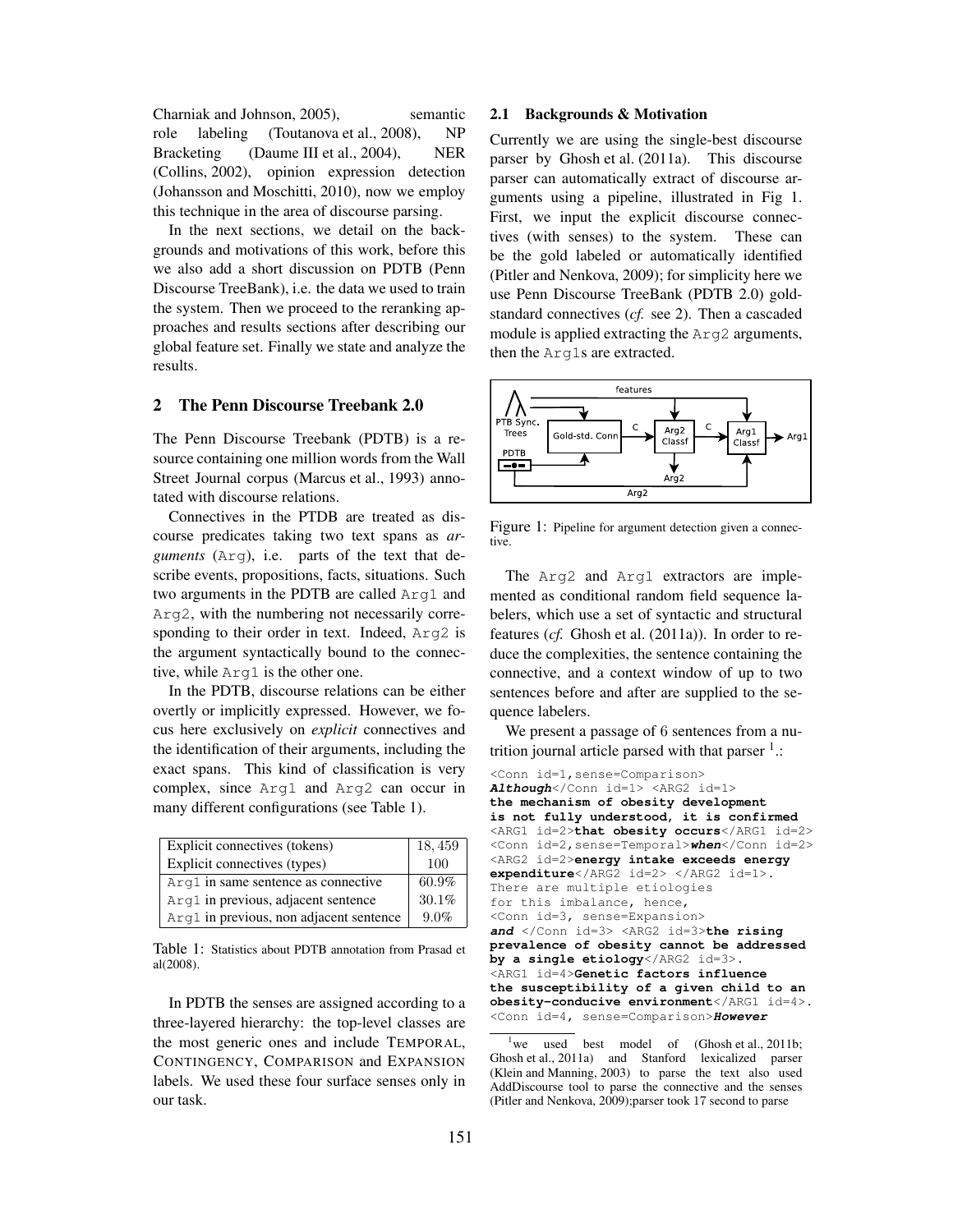</Conn id=4>, <ARG2 id=4>**environmental factors, lifestyle preferences, and cultural environment seem to play major roles in the rising prevalence of obesity worldwide**</ARG2 id=4>. In a small number of cases, childhood obesity is due to genes such as leptin deficiency or medical causes such as hypothyroidism and growth hormone deficiency or side effects due to drugs (e.g. - steroids). Most of the time, <Conn id=5, sense= Comparison> **however** </Conn id=5>, <ARG2 id=5>**personal lifestyle choices and cultural environment significantly influence obesity**</ARG2 id=5>.

In the evaluations of Ghosh et al. (2011a), it states that recall was much lower than precision for both the arguments, especially in case of Arg1. The system often failed to predict Arg1. It is harder to identify since it is not always syntactically bound to the connective, like Arg2, moreover it is typically more distant than the Arg2s.

We notice the same in the parser output. The parser found all five Arg2s for all five connectives, though there may be disagreement on the selected boundaries; the number of parsed Arg1s is only two, whereas the second one with id of 4 is a previous sentence argument.

To improve the recall, (Ghosh et al., 2012) implemented a weighted constraint-based *handcrafted* postprocessor to force the Ghosh et al. (2011a) system to output arguments of each type abiding the requirements defined by the PDTB annotation guidelines.

In order to find the best solution with a minimum of constraint violations, the top  $k$  analyses output are generated by the CRF (Conditional Random Field) (Lafferty et al., 2001) for every sentence; these analyses can then be combined to form the  $k$  top analyses for the whole 5-sentence window around the connective. This combination is most efficiently carried out using a priority queue similar to a chart cell in the k-best parsing algorithm by Huang and Chiang (2005). (see Ghosh et al. (2012) for details)

#### 2.2 Feature Set of Baseline System

We summarize the feature set of the base system (Ghosh et al., 2011a) to emphasize the distinction between the local and global feature set for this work.

The token-level (local) feature set in the Table 2 can be divided into four categories:

| Features used for Arg1 and Arg2 segmentation and labeling. |                                  |  |  |
|------------------------------------------------------------|----------------------------------|--|--|
| F1.                                                        | Token (T)                        |  |  |
| F2.                                                        | Sense of Connective (CONN)       |  |  |
| F3.                                                        | IOB chain (IOB)                  |  |  |
| F4.                                                        | PoS tag                          |  |  |
| F5.                                                        | Lemma $(L)$                      |  |  |
| F6.                                                        | Inflection (INFL)                |  |  |
| F7.                                                        | Main verb of main clause (MV)    |  |  |
| F8.                                                        | Boolean feature for MV (BMV)     |  |  |
| F9.                                                        | Previous sentence feature (PREV) |  |  |
| Additional feature used only for Arg1                      |                                  |  |  |
| F10.                                                       | Arg2 Labels                      |  |  |

Table 2: Feature sets for Arg1 and Arg2 segmentation and labeling in base system (Ghosh et al 2011a).

- 1. Syntactic. {F3, F4, F6} 2
- 2. Semantic.  $\{F2\}$
- 3. Lexical  $\{F5, F7, F8\}$
- 4. Structure related token-level features.  ${F9, F10}$

The remaining one (F1) is the token itself. The sense of the connective feature (F2) extracted from PDTB for the base system, though for the fully automatic one (Ghosh et al., 2011b) it needs the PTB (Penn TreeBank)-style syntactic parse trees as input (Pitler and Nenkova, 2009). The IOB(Inside-Outside-Begin) chain (F3)<sup>3</sup> (F3) is extracted from a full parse tree and corresponds to the syntactic categories of all the constituents on the path between the root note and the current leaf node of the tree. Experiments with other syntactic features proved that IOB chain conveys all deep syntactic information needed in the task, and makes all other syntactic information redundant, for example clause boundaries, token distance from the connective, constituent label, etc.

In order to extract the morphological features needed, we use the *morpha* tool (Minnen et al., 2001), which outputs lemma (F5) and inflection information (F6) of the candidate token. The latter is the ending usually added to the word root to convey inflectional information. It includes for example the *-ing* and *-ed* suffixes in verb endings as well as the *-s* to form the plural of nouns.

As for features (F7) and (F8), they rely on information about the main verb of the current sentence. More specifically, feature (F7) is the main verb token , extracted following the head-finding

<sup>&</sup>lt;sup>2</sup>Infection can be defined as morpho-syntactic feature.

<sup>&</sup>lt;sup>3</sup>We extracted this feature using the Chunklink.pl script made available by Sabine Buchholz at ilk.uvt.nl/team/sabine/chunklink/README.html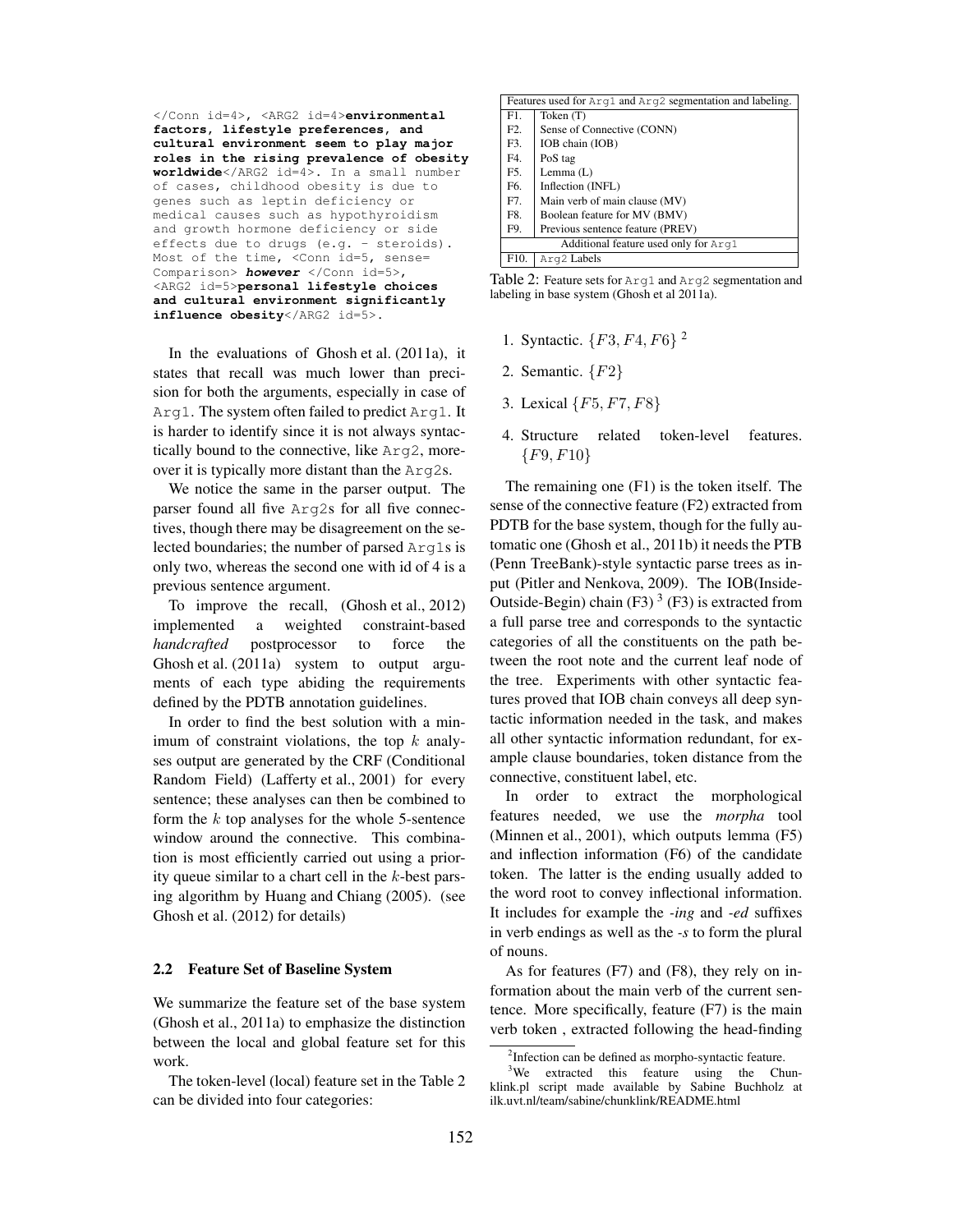strategy by Yamada and Matsumoto (2003), while feature (F8) is a boolean feature that indicates for each token if it is the main verb in the sentence or not.<sup>4</sup>

The structure related token-level features do not use any parse tree. The Arg2 label (F10) features are generated from the word sequence index in PDTB for the base system (for automatic system it is generated by the pipeline (Ghosh et al., 2011b)); this feature is used to classify Arg1 . The previous sentence feature "Prev" (F9) is a connective-surface feature and is used to capture if the following sentence begins with a connective. This is meant for the classification of the Arg1 that resides in the previous sentence of the connective. The feature value for each candidate token of a sentence corresponds to the connective token that appears at the beginning of the following sentence, if any. Otherwise, it is equal to 0.

Although both of the structure-related features are strong features according to the feature analysis in Ghosh et al. (2011a), the base system is not able to capture all available global features inside the 5-sentence discourse context, merely uses 2 sentence context. This is due to the fact that CRF classifier uses a narrow window, that can only capture the information nearby the token under consideration. Therefore it becomes impossible to inject more information about the 5-sentence discourse window structure.

# 3 Global Feature Set

We use a global feature-set. The global features are defined as the data-driven, hand-crafted rule generated and non-grammatical (i.e. no syntactic parse tree is used to generate this features) features.

The model of Ghosh et al. (2011a) is based on Conditional Random Fields (CRF), and incorporating a set of structural and lexical features. At the core part of the model lies a local classifier, which labels each token sequentially with one of the possible argument labels or OTHER in a pipeline. Now global information can be integrated into the model using global features at a longer-distance context, by defining a small set of global constraints (if too many dependencies are encoded, the model will over-fit the training data and will not generalize well).

The global features are computed using each list of k-best lists, in contrast to the lexicosyntactically generated local features for each token item for each sentence of n-best lists. The usage of global feature is meant for exploring the yet undiscovered dimension of the each 5-sentence discourse window. Global feature set consists of the eight features that works on a full 5-sentence discourse window (*cf.* sec. 2.1). The first six (i.e. GF0-GF5) of these are same with the constrained system 2.1.

None of the features are extracted from any parse tree. All the seven features (GF1-GF7) are derived from the generated Arg tags of the nbest lists, the first one is the logarithm of posterior probability computed from the CRF posterior probability output for each list of the n-best lists. The finer description of each feature is given below.

GF0. *logarithm of Posterior Probability*. this feature is generated by the base CRF classifier. The CRF generates probability per sentence, for each list of the n-best lists. We calculate sum of the log of each probability during generation of  $k$ best lists forming 5-sentence discourse window.

GF1. *Overgeneration*. It is possible for an argument to be split into more than one part in same sentence, we found these cases several times in PDTB. This constraint is violated if an Arg1 or Arg2 is split over multiple sentences. This is a predominant problem for those lists of the n-best lists those are generated with low posteriors. This feature exhibits the problem of overgeneration to the reranker with the counts.

GF2. *Undergeneration*. According to PDTB annotation scheme every connective must have arguments of each type, this constraint is violated if an argument is missing. This is the prevalent problem in the single-best system, especially for the Arg1 classification. This feature works to specify where a discourse structure missing the argument(s) - one of the main problems that motivated this work.

GF3. *Intersentential Arg2* (used only for Arg2 reranker). Count of Arg2, if any, occurs classified outside connective sentence - this way the system is constrained to have any inter-sentential Arg2. This is a hypothetically motivated feature to reduce the complexity of the classification problem; although in fact in PDTB 2.0, there are a few cases

<sup>&</sup>lt;sup>4</sup>We used the head rules by Yamada  $\&$  Matsumoto (http://www.jaist.ac.jp/˜h-yamada/)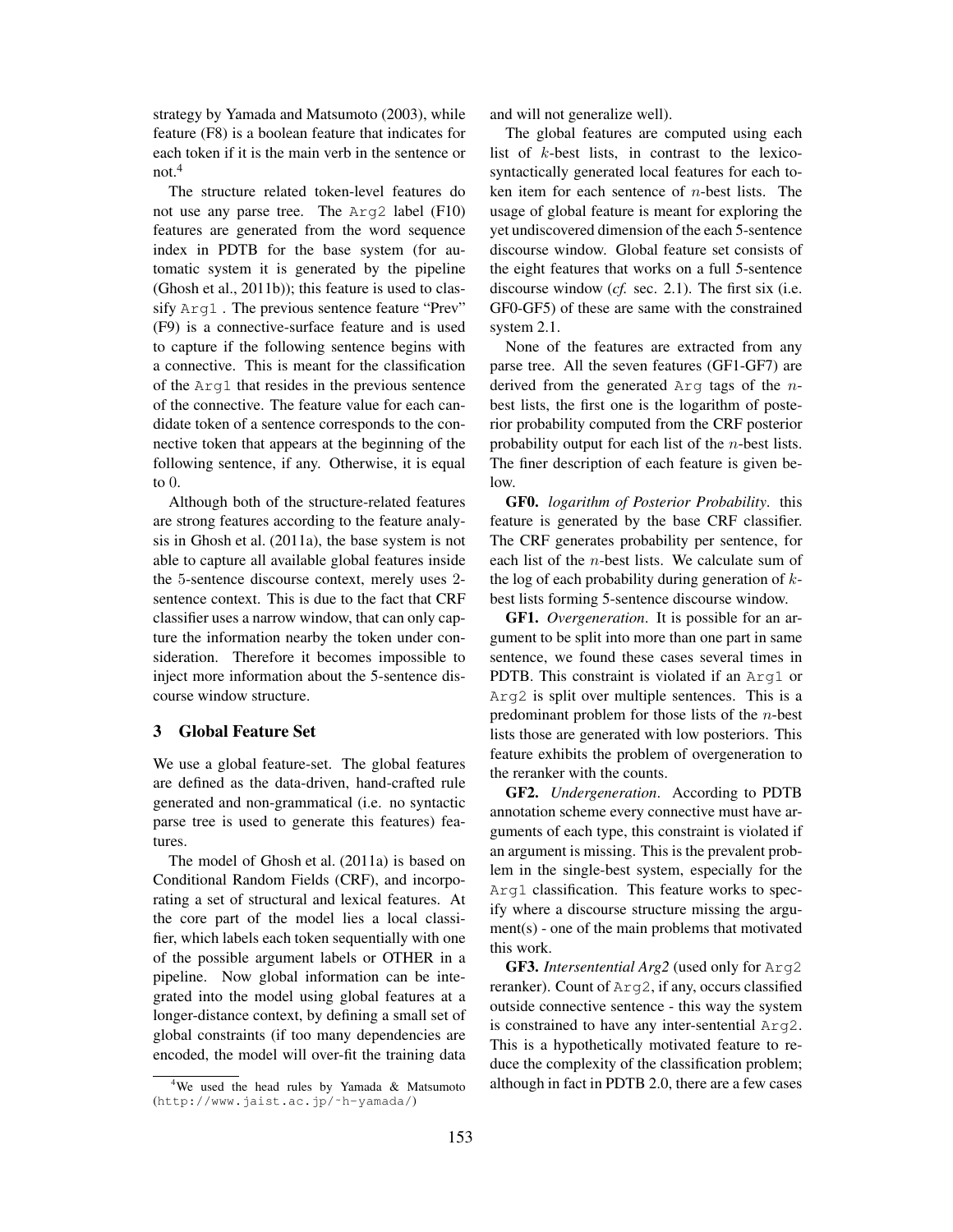of Arg2 of explicit connective (i.e. the 114 out of 18459), where it extends beyond the connectives sentence to include additional sentences in the subsequent discourse (Prasad et al., 2008).

GF4. *Arg1 after the connective sentence*. Count of Arg1, if any, occurs classified after connective sentence. Through this feature we attempt to constrain the system to have Arg1s always occurring in the previous sentence or before the previous sentence of the connective sentence.

GF5. *Argument overlapping with the connective*. Count of the cases if there is any token overlap between Args and connective tokens. This is also not possible for the PDTB-style annotation, so we intend to constrain the overlapping, if any.

GF6. *Argument begins with -I tag*. Count of the cases if the generated Arg chunks begins with the -I (inside) tag, violating the principle of IOB tags for chunking. This is only possible if the CRF chunker fails to tag the boundaries properly.

GF7. *Argument begins with -E tag*. Count of the cases if the generated Arg chunks begins with the -E (end) tag instead of a -B(begin) tag. This is also possible if only the CRF chunker fails to tag the chunk boundaries properly.

We attempt to categorize this feature set according to the properties they bear: {GF0} is the *intrinsic* global feature - it is the evidence of confidence on decisions made by the single-best model; {GF1, GF2} check the *prevalent problems* seen through the evaluation of decisions by the single best model; {GF3, GF4, GF5} are the *hypothetical* global features those reduce classification complexities, they are inspired by the general trends or rules for annotation in PDTB.  $\{G6, G7\}$ check the *mistakes* in IOB tagging by the CRF chunker.

# 4 Reranking Approaches

We formalize the reranking algorithm as follows: for a given sentence s, a reranker selects the best parse  $\hat{y}$  among the set of candidates candidate(s) according to some scoring function:

$$
\hat{y} = argmax_{y \in \text{candidate}(s)} \text{score}(y) \tag{1}
$$

In n-best reranking, candidate $(s)$  is simply a set of n-best parses from the baseline parser, that is, candidate(s) = { $y_1, y_2, ..., y_n$  }.

In this paper we followed two approaches for the reranking task:

*1. Structured Learning Approach:* in this case

the reranker learns directly from a scoring function that is trained to maximize the performance of the reranking task (Collins and Duffy, 2002). We also investigate two popular and efficient online structured learning algorithms: the structured voted perceptron by Collins and Duffy (2002) and Passive-Aggressive(PA) algorithm by Crammer et al. (2006). The weight-vectors observed from the training phase are averaged following Schapire and Freund (1999). In case of structured perceptron for each of the candidate in a ranked list the scoring function of equation 1 is computed as follows:

$$
score(y_i) = \mathbf{w} \cdot \mathbf{\Phi}(x_{i,j})
$$
 (2)

where w is the parameter weight-vector and  $\Phi$  is the feature representing function of  $x_{i,j}$ ;  $x_{i,j}$  denotes the  $j$ -th token of the  $i$ -th sentence. Since the PA algorithm is based on the theory of largemargin, it attempts find a score that violates the margin maximally by adding an extra cost i.e.  $\sqrt{\rho(x_{i,j})}$  to the basic score function for structured perceptron i.e. equation 2. Here  $\rho$  is computed as  $1 - F(x_{i,j})$ , F: F-measure. The online PA also takes care of the learning rate of perceptron, which is considered as 1 in structured perceptron. The learning rate in online PA is min-value between a regularization constant and normalized score function value.

*2. Best vs. rest Approach:* in the preference kernel approach (Shen and Joshi, 2003) the reranking problem is reduced to a binary classification task on pairs. This reduction enables even a standard support vector machine to optimize the problem. We use a component of this task. We define the best scored discourse window (section 4.1) as a positive example and the rest are the negatives to the system. We use a standard support vector machine (Vapnik, 1995) with linear kernel.

*3. Preference Kernel Approach:* we also investigated the classical approach of preference kernel, as it is introduced by (Shen and Joshi, 2003). In this method, the reranking problem learning to select the correct candidate  $h<sup>1</sup>$  from a candidate set  $\{h^1, \dots, h^k\}$  is reduced to a binary classification problem by creating pairs: positive training instances  $\langle h^1, h^2 \rangle, \cdots, \langle h^1, h^k \rangle$  and negative instances  $\langle h^2, h^1 \rangle, \cdots, \langle h^k, h^1 \rangle$ . The advantage of using this approach is that there are abundant tools for binary machine learning.

If we have a kernel  $K$  over the candidate space T, we can construct a *preference* kernel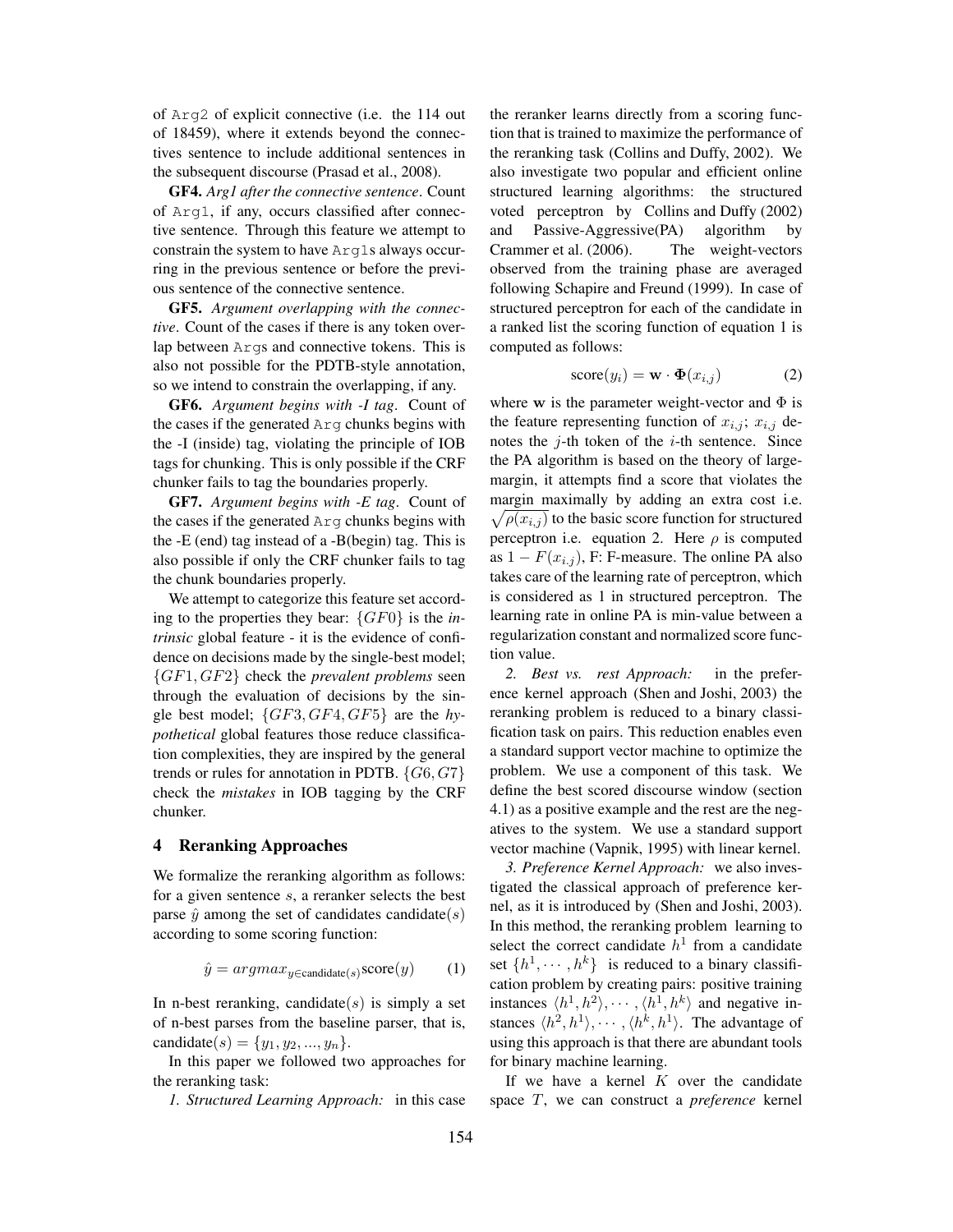(Shen and Joshi, 2003)  $P_K$  over the space of pairs  $T \times T$  as follows:

$$
P_K = K(h_1^1, h_2^1) + K(h_1^2, h_2^2)
$$
  
- K(h\_1^1, h\_2^2) - K(h\_1^2, h\_2^1) (3)

In our case, we make pair from the  $n$ -best hypotheses  $h_i$  as  $\langle h_i^1, h_i^2 \rangle$  generated by the base model. We used linear kernel to train the reranker.

Thus we create the feature vectors extracted from the candidate sequences using the features described in Section 3. We then trained linear SVMs (Support Vector Machine) using the LIB-LINEAR software (Fan et al., 2008), using L1 loss and L2 regularization.

# 4.1 Experiments

We use PennDiscourse TreeBank (Prasad et al., 2008) and Penn TreeBank (Marcus et al., 1993) data through this entire work. We keep the split of data as follows: 02 − 22 folders of PDTB (& PTB) are used for training,  $23 - 24$  folders of the same are used for testing; remaining 00-01 folders are meant for development split, it is used only to study the impact of feature (*cf.* 5).

We prepare the n-best outputs of sentences from the base system (*cf.* 2.1). The training data is prepared from the input of  $n$ -best lists of the train split, using a oracle module, which generates  $k$ best oracle lists from the n-best single outputs. We procure k-best lists from oracle using the evaluator module (see section 4.2), ordered by the highest to the lowest probability score. Each of the list of the k-best list is a 5-sentence discourse window.

We prepare the test data given the  $n$ -best lists of the test split. We obtain  $k$ -best list for testing, prepared with the module described in section 2.1. We re-integrate the sentences connected with the same discourse connective id into the 5-sentence discourse window keeping the connective-bearing sentence in the middle. This re-integration done using a priority queue in the style of Huang and Chiang (2005). Each of the list from the  $k$ -best list are ordered by the highest to the lowest score with sum of the log of posterior probabilities of each sentence in the n-best list.

Therefore, in short, the  $n$ -best list is the list of sentence-level analyses whereas the k-best list is the list of 5-sentence discourse window-level analyses.

*Baseline:* we consider the performance of the single-best output from the base implementation (*cf.* 2.1) as the baseline.

# 4.2 Evaluation

We present our results using precision, recall and F1 measures. Following Johansson and Moschitti (2010), we use three scoring schemes: *exact*, *intersection* (or *partial*), and *overlap* scoring. In the exact scoring scheme, a span extracted by the system is counted as correct if its extent exactly coincides with one in the gold standard. We also include two other scoring schemes to have a rough approximation of the argument spans. In the overlap scheme, an expression is counted as correctly detected if it overlaps with a gold standard argument. The intersection scheme assigns a score between 0 and 1 for every predicted span based on how much it overlaps with a gold standard span, so unlike the other two schemes it will reward close matches.

#### 4.3 Classifier Results

|                                                       | <b>ARG1</b> Results |   |                                     | <b>ARG2</b> Results |   |   |
|-------------------------------------------------------|---------------------|---|-------------------------------------|---------------------|---|---|
| Exact                                                 |                     | R | $\overline{F}$                      |                     | R | F |
| <b>Baseline</b>                                       |                     |   | 69.88 48.51 57.26 83.44 75.14 79.07 |                     |   |   |
| Online PA 66.10 53.92 59.39(16) 82.59 76.39 79.37(4)  |                     |   |                                     |                     |   |   |
| Struct Per 67.18 52.64 59.03(4) 82.96 76.28 79.48(8)  |                     |   |                                     |                     |   |   |
| BestVsRest 66.19 52.83 58.94(8) 81.69 77.14 79.35(4)  |                     |   |                                     |                     |   |   |
| Pref-Linear 66.54 53.31 59.20(4) 82.82 76.28 79.42(4) |                     |   |                                     |                     |   |   |

Table 3: Exact Match Results for four classifiers. Baseline scores in the first row. Used  $n$ -best list numbers in parenthesis. The best performances are boldfaced.

We observe that reranking with global features improved the F1 scores for Arg1 significantly, although for Arg2 the improvement is insignificant 5 . Since in most of the cases the Arg2 is syntactically bound with the connective, it is obvious that lexico-syntactically motivated local features help the classification of Arg2. On the other hand, the classification of Arg1 is considerably dependent on non-grammatical, hand-crafted rule generated features. If we compare to our reranking classification results of Arg1 with that one without previous sentence feature in Ghosh et al. (2011a) then we observe that the global and globally motivated structural feature improved the classification

<sup>&</sup>lt;sup>5</sup>Throughout this work the permutation test is used to compute the significance of difference, whereas to compute the confidence interval bootstrap resampling is used(Hjorth, 1993). We determined the significant digits for presenting results using the methods illustrated by Weisstein E. W. (Weisstein, 2012)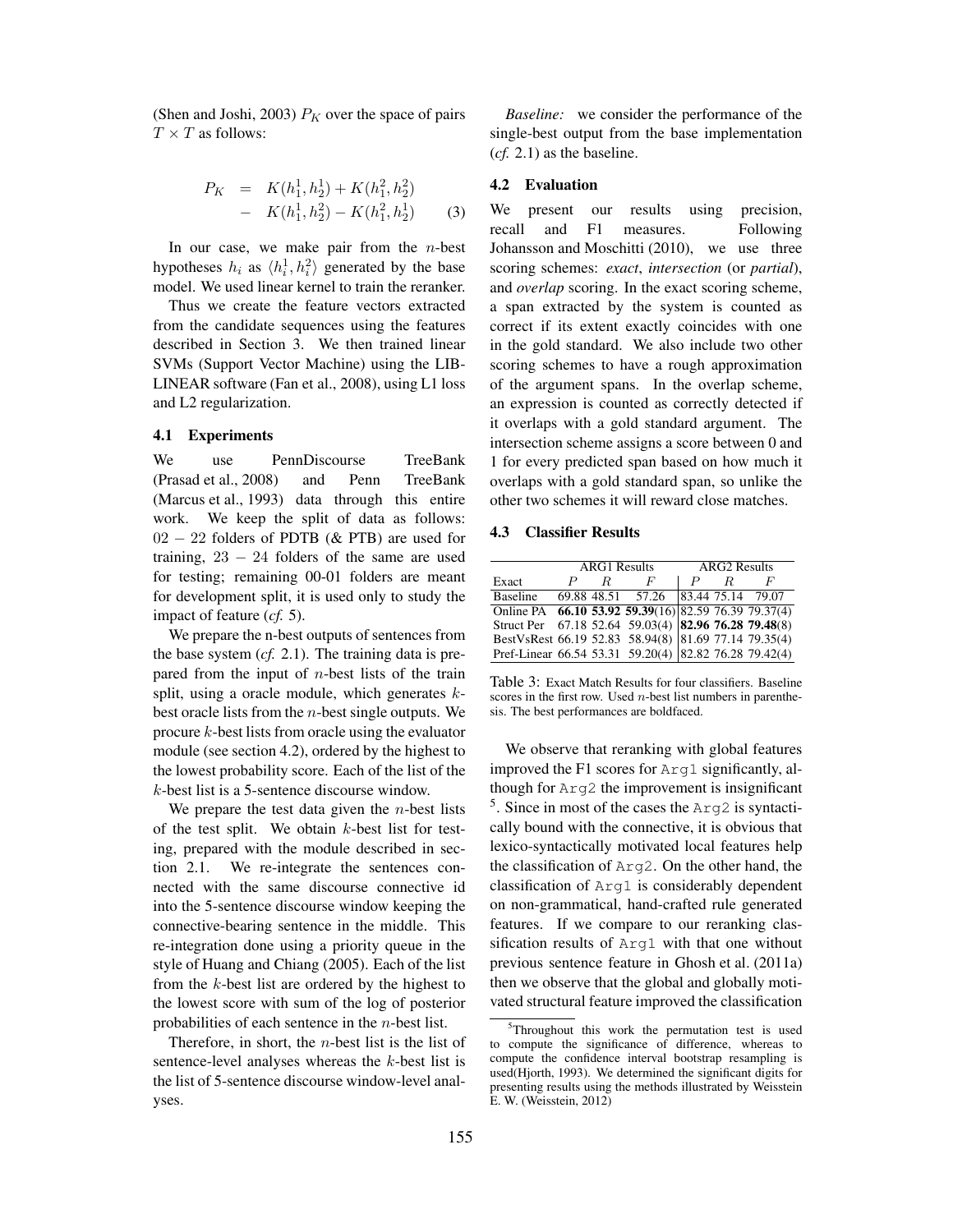of Arg1 by more than 10 points.

We also notice from the table for both the argument classification cases that we achieve balanced scores in terms of the precision and the recall with the structured global features. In fact there is a good improvement of recall without much loss in terms of precision.There is not any significant improvement in case of Arg2 reranking because the problem of the classification mostly resides on boundary detection of Arg2; also we know that estimation of position of an Arg2 is pretty easy task given the connective is correctly identified.

|                                                       | <b>ARG1</b> Results |   |                   | <b>ARG2</b> Results |   |                   |
|-------------------------------------------------------|---------------------|---|-------------------|---------------------|---|-------------------|
| Exact                                                 | P                   | R | $\bm{F}$          |                     | R | F                 |
| <b>Baseline</b>                                       |                     |   | 82.90 61.65 70.72 |                     |   | 93.40 84.20 88.56 |
| Online PA 80.11 69.43 74.39(16) 92.94 85.73 89.19(4)  |                     |   |                   |                     |   |                   |
| Struct Per 81.18 67.03 73.43(4) 93.20 85.50 89.17(8)  |                     |   |                   |                     |   |                   |
| BestVsRest 81.25 66.46 73.11(8) 93.03 85.16 89.1(4)   |                     |   |                   |                     |   |                   |
| Pref-linear 80.55 68.49 74.03(4) 93.12 85.56 89.18(4) |                     |   |                   |                     |   |                   |

Table 4: Partial Match Results for four classifiers. Baseline scores in the first row. Used  $n$ -best list numbers in parenthesis. The best performances are boldfaced.

We mark an improvement of the Arg1 in table 4, with softer partial evaluation metrics; we also observe the same trend in results for Arg2 classification as in the table 3.

# 4.3.1 Candidate Set Size

We conduct experiments to study the influence of candidate set size on the quality of reranked output. In addition we also attempt to notice the upper-bound of reranker performance, i.e. the oracle performance. We choose the reranker based on online PA among the four classifier. Since all the four classifiers performed comparably the same way, it is enough to study the performance of one of them on candidate set size, that will reflect the performance of the other classifiers. We also describe and discuss the results on the exact partial measures only, as we notice from the previous section that the effect of reranking is comparable with the exact measure and softer measures.

|    |       | Reranked ARG1 | Oracle |       |       |       |
|----|-------|---------------|--------|-------|-------|-------|
| k. | P     | R             | F      | P     | R     | F     |
|    | 69.88 | 48.51         | 57.26  | 69.88 | 48.51 | 57.26 |
| 2  | 67.26 | 52.34         | 58.87  | 81.26 | 61.70 | 70.14 |
| 4  | 66.39 | 53.56         | 59.29  | 88.35 | 71.91 | 79.29 |
| 8  | 66.11 | 53.86         | 59.36  | 92.47 | 79.09 | 85.26 |
| 16 | 66.10 | 53.92         | 59.39  | 93.80 | 83.77 | 88.50 |

Table 5: Oracle and reranker performance as a function of candidate set size of Arg1.

In both the tables  $(5, 6)$  we notice that the ora-

|    |       | Reranked ARG2 | Oracle |       |       |       |
|----|-------|---------------|--------|-------|-------|-------|
| k. | P     | R             | F      | P     | R     | F     |
|    | 83.44 | 75.14         | 79.07  | 83.44 | 75.14 | 79.07 |
| 2  | 82.90 | 75.69         | 79.13  | 90.13 | 82.43 | 86.11 |
| 4  | 82.59 | 76.39         | 79.37  | 92.27 | 86.53 | 89.31 |
| 8  | 82.41 | 76.44         | 79.32  | 92.81 | 88.13 | 90.41 |
| 16 | 83.41 | 76.44         | 79.32  | 92.82 | 88.54 | 90.63 |

Table 6: Oracle and reranker performance as a function of candidate set size of Arg2.

cle performance is steadily increasing with 16-best lists. We observe that the performance of classification of both Arg1 and Arg2 increases at the level of 2-best list then it stagnates after 4-best performance. This nature of increment is may be related to the simple but high-level feature set used in this task of the discourse parsing; and it can also be some issues involved with local feature set, as we observed a huge difference of posterior probabilities between the single-best and the each of the  $(n - 1)$  lists of a *n*-best decision by CRF.

# 4.3.2 Reranked Intersentential ARG1

We also attempt to observe the effect with respect to inter-sentential classification in case of Arg1, with the results obtained with online PA perceptron. As expected, the change we notice the effects in the table 7 is a fraction of potential improvement. We find comparing the inter-sentential vs. overall classification results of Arg1 that the increment in inter-sentential Arg1 classification considerably contribute to the overall Arg1 classification.

|                           |         | р                  |       | F1    |
|---------------------------|---------|--------------------|-------|-------|
| <b>Baseline</b>           | Exact   | 52.87              | 27.80 | 36.44 |
|                           | Partial | $68.\overline{93}$ | 41.06 | 51.48 |
|                           | Overlap | 79.62              | 41.88 | 54.88 |
| <b>Best Reranked ARG1</b> | Exact   | 50.41              | 30.04 | 37.56 |
|                           | Partial | 66.51              | 44.95 | 53.78 |
|                           | Overlap | 76.13              | 44.54 | 56.23 |

Table 7: Inter-sentential Reranked Arg1 Results.

# 5 Impact of Feature on ARG1

We study the impact of global features on the performance on Arg1 reranker with the development set (*cf.* Section 4.1). We are leaving behind the feature performance of the Arg2, as the improvement by the reranker for this case is not significant.

The Table 8 shows the results of investigation through an incremental greedy-search based feature selection. All the performance steps are evaluated with a k of 16.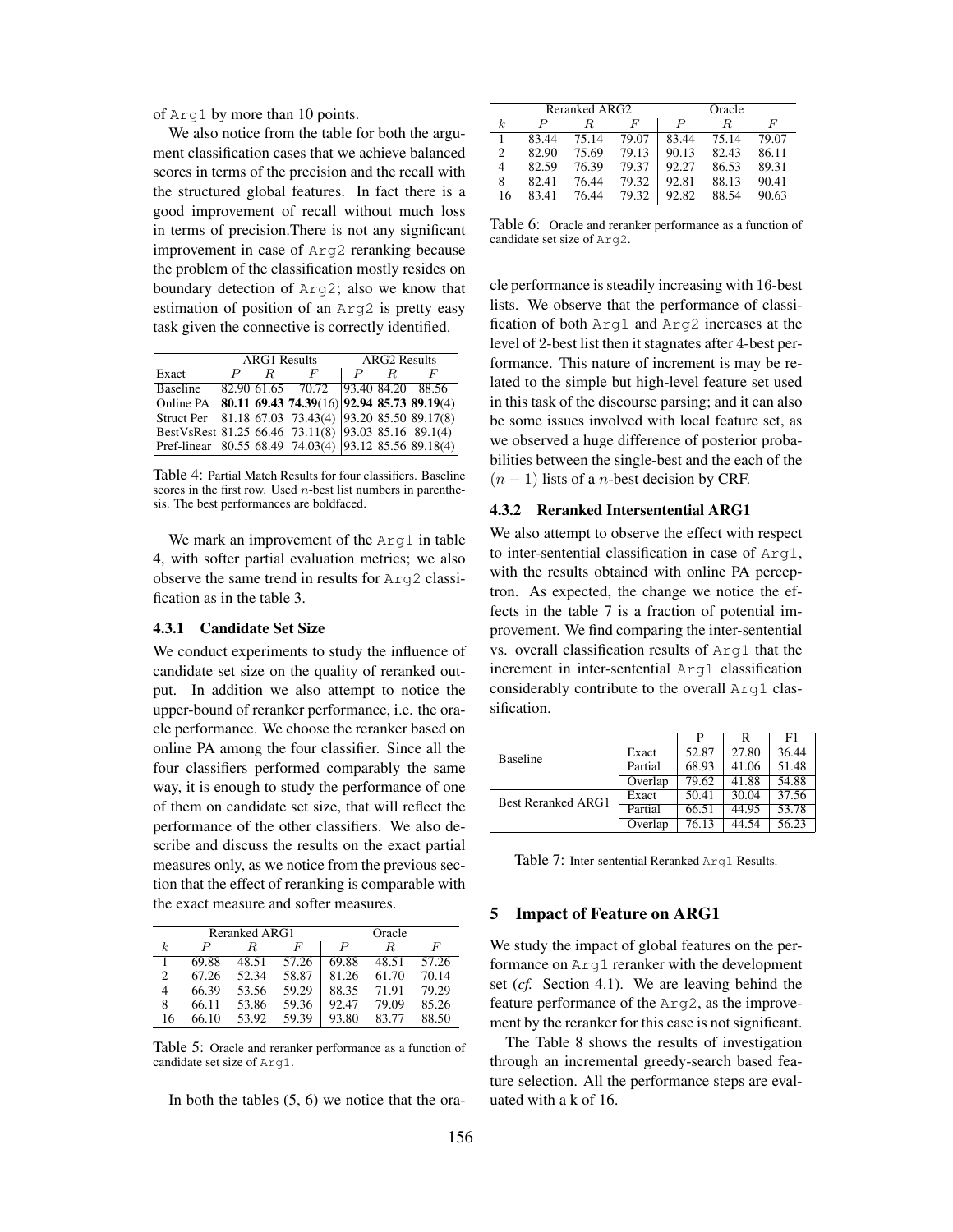This impact table starts with the *log posterior* only (GF0). This results to the best result achieved by Ghosh et al. (2011a) through the hill-climbing feature analysis. Beside this, we also checked that if we run the reranker with this feature only, then it results to the baseline performance with the test split.

Then the *undergeneration* feature (GF2) is chosen through greedy search among the other features. It gives us, jointly with the log posterior, a significant improvement over the baseline. The impact is predictable as GF2 addresses the basic problem that has driven us to the current task.

The addition of the *overgeneration* (GF1) feature also increased the performance, though nonsignificantly; this feature is important for the reranker because this is meant for fixing a predominant overgeneration problem in the n-best lists.

We observe that the F1 measure increases significantly after adding the next important feature: *Arg1 after the connective sentence* (GF4); in this case the recall increases more in comparison to the increment in the precision.

In the next step, the feature: *Argument overlapping with connective* (GF5) is added. This decreases the F1 score a bit, though it increases the precision lowering the recall.

We reach to the second-best performance of the Arg1 reranker after adding the feature: *Argument begins with -I tag* (GF6).

The addition of the feature: *Argument begins with -E tag* (GF7) does not improve the performance much. It is possible that there was no such mistake by CRF inside the test data.

The scores with partial and overlap matches show the same trend so we leave the discussion with them in order to avoid the redundancy.

Additionally, we also perform the individual effect of each of features from the set (GF1,GF2,GF4,GF5,GF6,GF7), jointly with the intrinsic feature GF0, but none other than the undergeneration feature increased the performance over the baseline.

The *intrinsic* GF0 is contributing to achieve the baseline performance; the undergeneration (GF2) feature is also contributing significantly. In summary, the combination of features optimizes the performance of system in terms of F1-measure by decreasing the value of precision and raising the value of recall.

| System                      | P     | R     | F1    |
|-----------------------------|-------|-------|-------|
| GF0 (Posterior Only)        | 73.12 | 50.36 | 59.64 |
| $GF0+GF2$                   | 69.62 | 55 34 | 61.67 |
| $GF0+GF2+GF1$               | 69.92 | 55.21 | 61.70 |
| $GF0+GF2+GF1+GF4$           | 70.12 | 56.05 | 62.30 |
| GF0+GF2+GF1+GF4+GF5         | 72.36 | 53.72 | 61.66 |
| GF0+GF2+GF1+GF4+GF5+GF6     | 71 10 | 55.28 | 62.20 |
| GF0+GF2+GF1+GF4+GF5+GF6+GF7 | 7184  | 54.82 | 62.19 |
|                             |       |       |       |

Table 8: Exact Match Results for Arg1 through Incremental Feature Selection.

# 6 Conclusion

We note a significant improvement over the best performing model of discourse parser on the PDTB corpus. This is mostly contributed by the better performance in Arg1 classification.

We also find that global features have greater impact on Arg1 classification than that of Arg2. We investigate that that the performance of Arg1 improved by more than 10 points in terms of F1 measure using the global (see Section 3) and structure related features (see Ghosh et al. (2011a)). This happens perhaps due to the fact Arg2 is syntactically bound to the connective, whereas Arg1 is not. Arg2 depends more on local features (*cf.* Section 2.1) than global one. Basically this nature of dependency of Arg1 on both local and global features are inherited through the PDTB annotation corpus, as well the local feature dependency of Arg2 are completely data-driven.

The motivation of the paper is to make a balanced classification for both the Arg1 and Arg2, achieved by implementing the constrained-system with global features. This enables to increase a huge recall without losing much in terms of precision.

It is also observed that while the performances of oracle of Arg1 and Arg2 are increasing steadily, the performances of both the rerankers stagnate at or before the point of 16-best lists; this is perhaps due to our effective, simple and small feature set.

In this task we emphasized on and studied the data-driven, global and non-grammatical feature set. This syntactic parse tree independent feature set may also be effective with the dialogue data annotated with PDTB annotation style.

# 7 Acknowledgement

This work was partially funded by IBM Collaborative Faculty Award 2011 grant.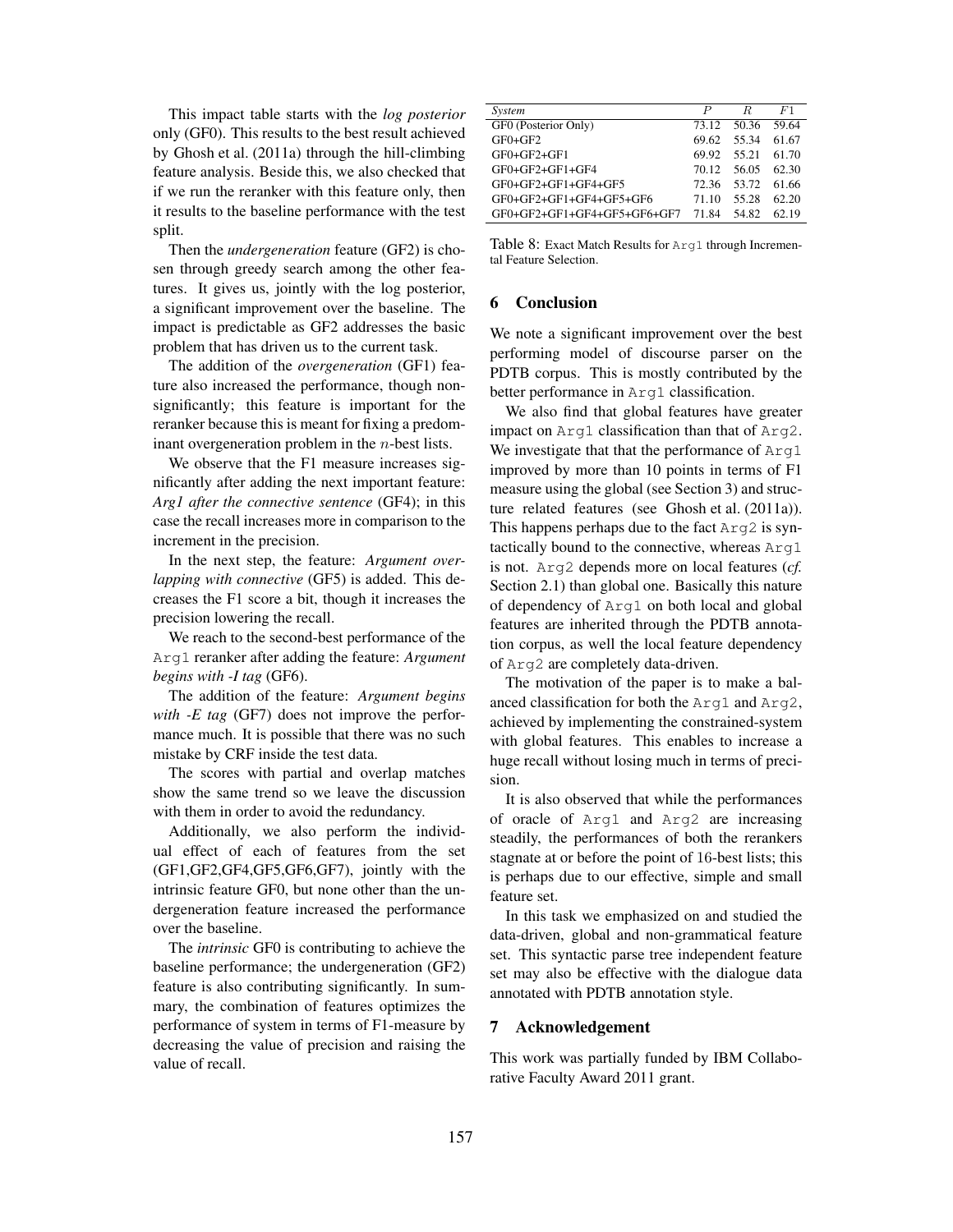#### References

- [Barzilay et al.2004] Regina Barzilay, Lillian Lee, et al. 2004. Catching the drift: Probabilistic content models, with applications to generation and summarization. In *Proc. of NAACL-HLT, 2004*.
- [Barzilay et al.2005] Regina Barzilay, Mirella Lapata, et al. 2005. Modeling local coherence: an entitybased approach. In *Proceedings of the 43rd Annual Meeting of the Association for Computational Linguistics (ACL05)*.
- [Charniak and Johnson2005] E. Charniak and M. Johnson. 2005. Coarse-to-fine n-best parsing and maxent discriminative reranking. In *Proceedings of the 43rd Annual Meeting of the ACL*.
- [Collins and Duffy2002] Michael Collins and Nigel Duffy. 2002. New ranking algorithms for parsing and tagging: Kernels over discrete structures, and the voted perceptron. In *ACL02*.
- [Collins2000] Michael Collins. 2000. Discriminative reranking for natural language parsing. In *Computational Linguistics*, pages 175–182. Morgan Kaufmann.
- [Collins2002] Michael Collins. 2002. Ranking algorithms for named-entity extraction: Boosting and the voted perceptron. In *Proceedings of ACL 2002*.
- [Crammer et al.2006] Koby Crammer, Ofer Dekel, Joseph Keshet, Shai Shalev-Schwartz, and Yoram Singer. 2006. Online passive-aggressive algorithms. *Journal of Machine Learning Research*, 7:551–585.
- [Daume III et al.2004] Hal Daume III, Daniel Marcu, et al. 2004. Np bracketing by maximum entropy tagging and svm reranking. In *Proceedings of EMNLP'04*.
- [Fan et al.2008] Rong-En Fan, Chih-Jen Lin, Kai-Wei Chang, Xiang-Rui Wang, et al. 2008. Liblinear: A library for large linear classification. *Journal of Machine Learning Research*.
- [Ghosh et al.2011a] Sucheta Ghosh, Richard Johansson, Giuseppe Riccardi, and Sara Tonelli. 2011a. Shallow discourse parsing with conditional random fields. In *Proceedings of the 5th International Joint Conference on Natural Language Processing (IJC-NLP)*, Chiang Mai, Thailand.
- [Ghosh et al.2011b] Sucheta Ghosh, Sara Tonelli, Giuseppe Riccardi, and Richard Johansson. 2011b. End-to-end discourse parser evaluation. In *Proceedings of 5th IEEE International Conference on Semantic Computing*, Palo Alto, CA, USA.
- [Ghosh et al.2012] Sucheta Ghosh, Richard Johansson, Giuseppe Riccardi, and Sara Tonelli. 2012. Improving the recall of a discourse parser by constraintbased postprocessing. In *Proceedings of International Conference on Languages Resources and Evaluations (LREC 2012)*.
- [Grosz et al.1992] B.J. Grosz, J. Hircshberg, et al. 1992. Some intonational characteristics of discourse structure. In Ohala et al., editors, *Proceedings of the International Conference on Spoken Language Processing, Vol. 1*, volume 1, pages 429–432.
- [Grosz et al.1995] B.J. Grosz, A. K. Joshi, S. Weinstein, et al. 1995. Centering: A framework for modeling the local coherence of discourse. *Computational Linguistics*, 21(2).
- [Hjorth1993] J. S. Urban Hjorth. 1993. *Computer Intensive Statistical Methods*. Chapman and Hall, London.
- [Huang and Chiang2005] Liang Huang and David Chiang. 2005. Better k-best parsing. In *Proceedings of the 9th International Workshop on Parsing Technologies (IWPT 2005)*, pages 53–64, Vancouver, Canada.
- [Johansson and Moschitti2010] Richard Johansson and Alessandro Moschitti. 2010. Syntactic and semantic structure for opinion expression detection. In *Proceedings of the Fourteenth Conference on Computational Natural Language Learning*, pages 67– 76.
- [Klein and Manning2003] Dan Klein and Christopher D. Manning. 2003. Fast exact inference with a factored model for natural language parsing. *Advances in Neural Information Processing Systems 15 (NIPS 2002), Cambridge, MA: MIT Press*.
- [Lafferty et al.2001] John Lafferty, Andrew McCallum, and Fernando Pereira. 2001. Conditional random fields: Probabilistic models for segmenting and labeling sequence data. In *18th International Conf. on Machine Learning.* Morgan Kaufmann.
- [Lapata2003] Mirella Lapata. 2003. Probabilistic text structuring: Experiments with sentence ordering. In *Proceedings of the 41st Meeting of the Association of Computational Linguistics*, pages 545–552.
- [Marcus et al.1993] Mitchell P. Marcus, Beatrice Santorini, and Mary Ann Marcinkiewicz. 1993. Building a Large Annotated Corpus of English: the Penn Treebank. *Computational Linguistics*, 19(2):313– 330.
- [Minnen et al.2001] Guido Minnen, John Carroll, and Darren Pearce. 2001. Applied morphological processing of English. *Natural Language Engineering*.
- [Pitler and Nenkova2009] Emily Pitler and Ani Nenkova. 2009. Using syntax to disambiguate explicit discourse connectives in text. In *Proceedings of the 47*th *Annual Meeting of the Association for Computational Linguistics and the 4*th *International Joint Conference on Natural Language Processing*.
- [Prasad et al.2008] Rashmi Prasad, Nikhil Dinesh, Alan Lee, Eleni Miltsakaki, Livio Robaldo, Aravind Joshi, and Bonnie Webber. 2008. The Penn Discourse Treebank 2.0. In *Proceedings of the 6*th